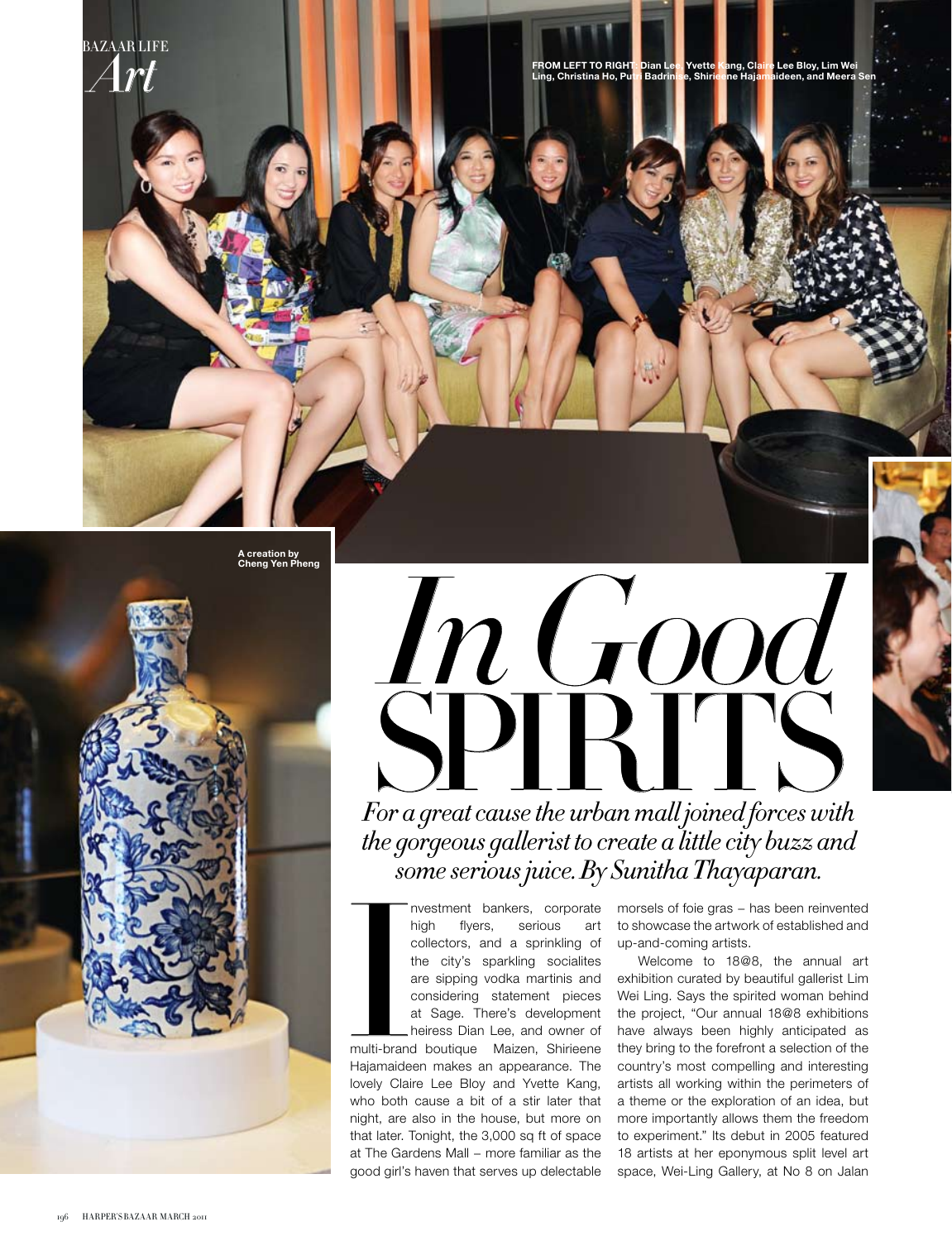



Scott, and the next year saw the exhibition travelling to the Amin Gulgee Gallery in Karachi, Pakistan. "This fifth edition is a little different, with the artists working concurrently on a collection that will be displayed at the gallery and this, really

"New partners have come aboard like Absolut Vodka and The Gardens Mall, and it's especially significant as not only does it bring the art to a broader audience but this year proceeds of this exhibition here at the mall − where the artists have worked with physical Absolut Vodka bottles to interpret the concept of the absolute − will go to a worthy cause, the Society for the Prevention of Cruelty to Animals (SPCA)," says Lim. Collaborating with Absolut Vodka

meaningful one," smiles Lim.



**Datin Nadia Wong Abdullah with Fazila Filippi**

on this was easy, she reveals, as the designer vodka has an easy relationship with contemporary art what with the brand's first artistic partnership with the late great Andy Warhol in the late '80s. As Terence Ong, sales and marketing director of Pernod Ricard Malaysia, puts it: "The Absolut brand and its inspired campaigns have a cache of appeal that is both alluring and enduring. It's no surprise that it's now synonymous with vodka, style and all things creative." And when luxury brand Louis Vuitton launched it's biggest space in the city at The

Gardens Mall in 2010 with its *Toys & Trunks* exhibition, Lim met Joseph Teoh, marketing manager of The Gardens Mall, himself an arts enthusiast, and the two conspired to not only make art a little more accessible to the general public but to simultaneously generate funds for a worthy cause. Art with heart, if you will.

To that end this gathering of the city's art enthusiasts at Sage for a private charity auction prior to the exhibition of Absolut 18@8 Bottles at The Gardens Mall where rock stars Anurendra Jegadeva and Ivan Lam lead a brilliant cast of artists. Anurendra reveals the illusively playful nature of the brief gave him the room to think about form and construction within his aesthetic while being cheeky and irreverent. "I like irreverence,"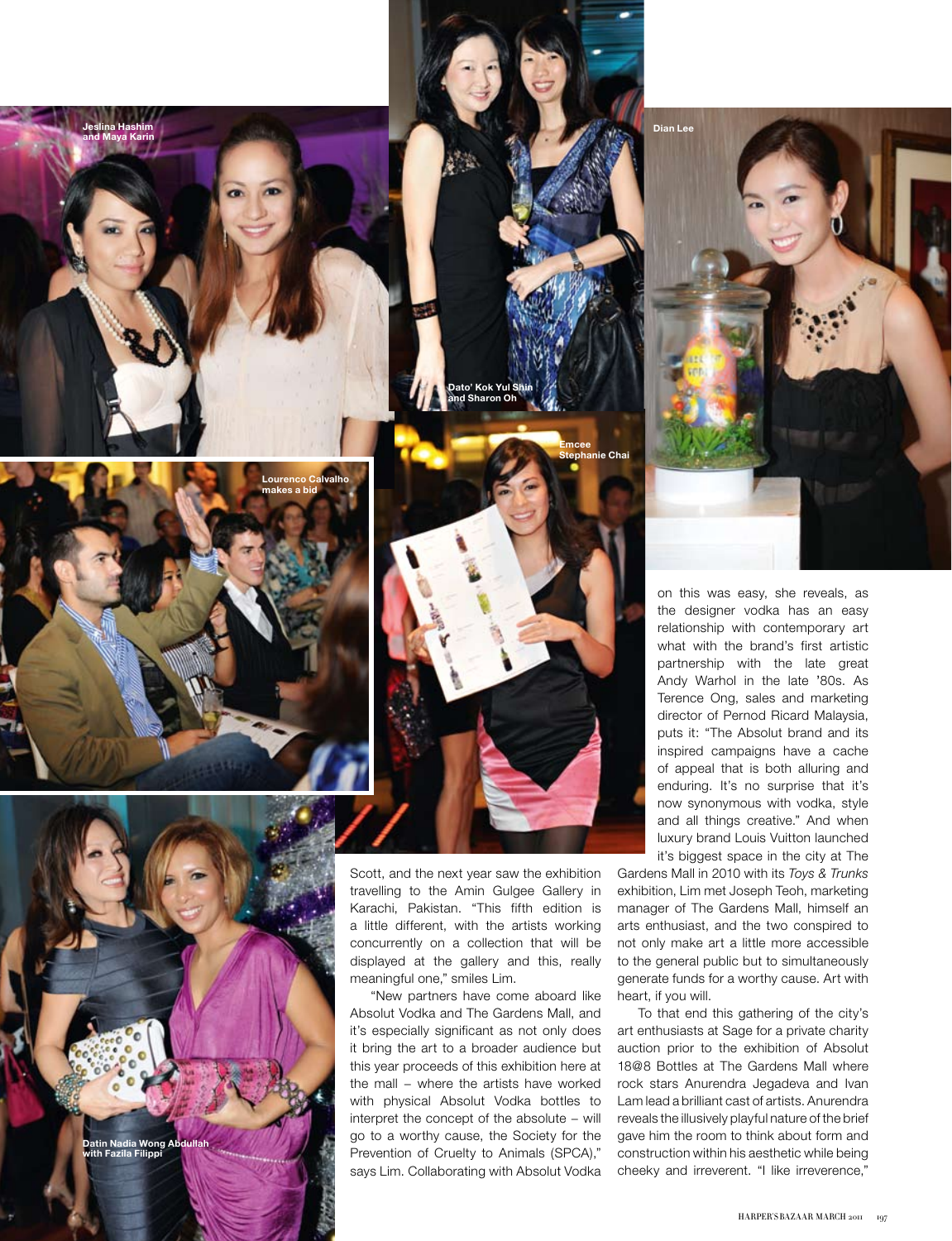

says Anu. As this is a two-part exercise, the artists created a second piece around absolute as a concept. "So, for example, Anabelle Ng's work fuses her love for music, she is a trained concert pianist, with her art practice. To her, music is an essential part of life as it changes our perception of the world so the ultimate experience of realising the absolute is through listening to a piece of music which appeals to the senses. She created a wooden structure made of wood, glass, Perspex, and paint within which is housed a sound system playing introspective and melancholic music in an attempt to 'illustrate' the absolute.

Later that night, when the bidding starts, the generosity of a small group of society women shines through and auctioneer Han Hoh, Lim's gregarious god-brother who'd been co-opted for a good cause and who literally had the floor enthralled with his rapid-fire good-natured humour could barely keep up with the rising bids. The highest bid of the night came from Dian Lee who bid RM10,000 for Wong Chee Meng's work which she said not only really spoke to her but which would be a great springboard to introduce local art to her young son. Meanwhile, Claire Lee Bloy and Yvette Kang kept Han Hoh on his toes, starting light-hearted bidding wars with everyone else in the room, raising the bar for the SPCA and egged on by cool girlfriend Christina Ho − clearly as much a fan of good causes as she is of vintage champagne. *Absolut 18@8 Bottles was exhibited at the concourse of The Gardens Mall from December 6, 2010 to January 2, 2011 and raised RM53,850 at a private auction held earlier for the SPCA.*

# A quick roundup of the 18@8 collective. The Heart of art

### **1 Chin Kong Yee**

He is a star on the local art scene for his dramatic fish-eye lens perspectives and over the last 12 years Chin Kong Yee has steadily built a reputation for himself as one of the country's most original painters. For 18@8 he decided to go against the grain and used three bottles as his paint brushes to create a singular painting.

## **2 CHEE WAY** A versatile artist who

works in different mediums ranging from 3D animation to painting, sculpture, and installation pieces, Chee Way has a rather unique perspective on life and this is reflected in his artworks. In an attempt to convey his concern with the increasing extinction of animals he made papier-mâché deers which he printed and painted over. **3 Yau Bee Ling**

One of the country's most relevant

contemporary artists, Yau Bee Ling's art career has spanned 15years and she's exhibited in countries like Singapore, Bangladesh, Japan, Pakistan, and China. Her signature is contorted faces of people in groups as she aims to capture the complex relationships between people. **4 Choy Chun Wei**

**A creation by Chee Way**

An alumni of Central Saint Martin's School of Art in 1998 Choy Chun Wei's inventive use of recycled materials in his collage works makes him one of Malaysia's leading contemporary mixed media artists. Similar to his collaged paintings and 3-D works, he has managed to translate his paint and collage technique onto the bottle to give us a new

#### perspective on a familiar form. **5 Chee Eng Hong**

Having started on his artistic journey later in his life, Chee Eng Hong's abstract portraits, reminiscent of Francis Bacon have been collected by Galeri Petronas. He used emulsion paint to achieve the white background on the bottle, upon which he painted his customary abstract brush strokes. **A creation by Yau Bee Ling**

#### **6 Yim Yen Sum**

Despite her relatively young age, Yim Yen Sum's works display a sensitivity and maturity that is reflective of a more seasoned

artist. Employing the transfer technique she conscientiously collects and records textures from the stress walls of old buildings and silkscreens them onto gauze and fabric, which she then sews together to create her artwork. **7 Stephen Menon**

Stephen Menon's works combine portraiture and spiritualism. He was a finalist of the Young Contemporary Artist exhibition in 2007, an award given out by the National Art Gallery. Here, he silkscreened Mao Tze-tung's face in black onto the red background in a continuation of his solo show in 2010 entitled, *Mao and Me*.

## **8 AL Khuzairie Ery**

A young artist whose main medium is clay Al Khuzairie Ery's pieces are a lively combination of made and found objects. Casting the bottle as well as the 'metal' handle entirely out of porcelain before painting and firing it in the kiln.

### **9 Cheong Tuck Wai**

Using a technique which involves layering found materials like gauze and plastic with an overlay of charcoal, silkscreen, ink pencil and paint, Cheong Tuck Wai's meticulous works

> have evolved into a hybrid between paintings and sculpture, where the two dimensional surface extends into a three dimensional one through the

> > moulding of his chosen material. **10 Cheng Yen Pheng** Cheng Yen Pheng's beautifully rendered paintings depict poignant and pressing issues that are relevant to all of us. For the exhibition she cast the bottle out of ceramic and painted the floral pattern by hand before casting it in the kiln.

**11 Wong Chee Meng** Due to an accident

**A creation by Cheng Yen Pheng** which affected his eyesight, Wong Chee Meng's works reflect an interesting camouflage effect where the subjects seem to float in and out of the canvas overlaid with a flat layer of pattern. He encased the bottle inside a glass jar to elevate it, and surrounded it with birds and leaves.

# **12 Gan Tee Sheng**

His distinctive, surreal paintings are somewhat disturbing yet instill a sense of voyeurism in all of us. In employing a narrative which forces us to figure out the story behind the

images, he immerses us in the stories that he is playing out in his mind. For the exhibition, Gan Tee Sheng wrapped and layered hair over the entire bottle to create his art piece, *Absolut Hair*.

## **13 Anurendra Jegadeva**

As one of Malaysia's most important contemporary artists, Anurendra Jegadeva believes in the enduring power of the painted image. Hearts, which are symbols that he constantly employs in his beautiful narrative works, were painted onto the bottle, while the creator of Absolut Vodka is painted on the bottom right.

# **14 Ivan Lam**

Is on his way to the annals of Malaysian art history with cutting-edge works that push the boundaries of what we know as painting. In his inimitable style Ivan Lam has once again managed to capture the juxtaposition of colours through his layering of resin inside the bottle.





**A creation by Yim Yen Sum**

> **A creation by Anurendra Jegadeva** ä,